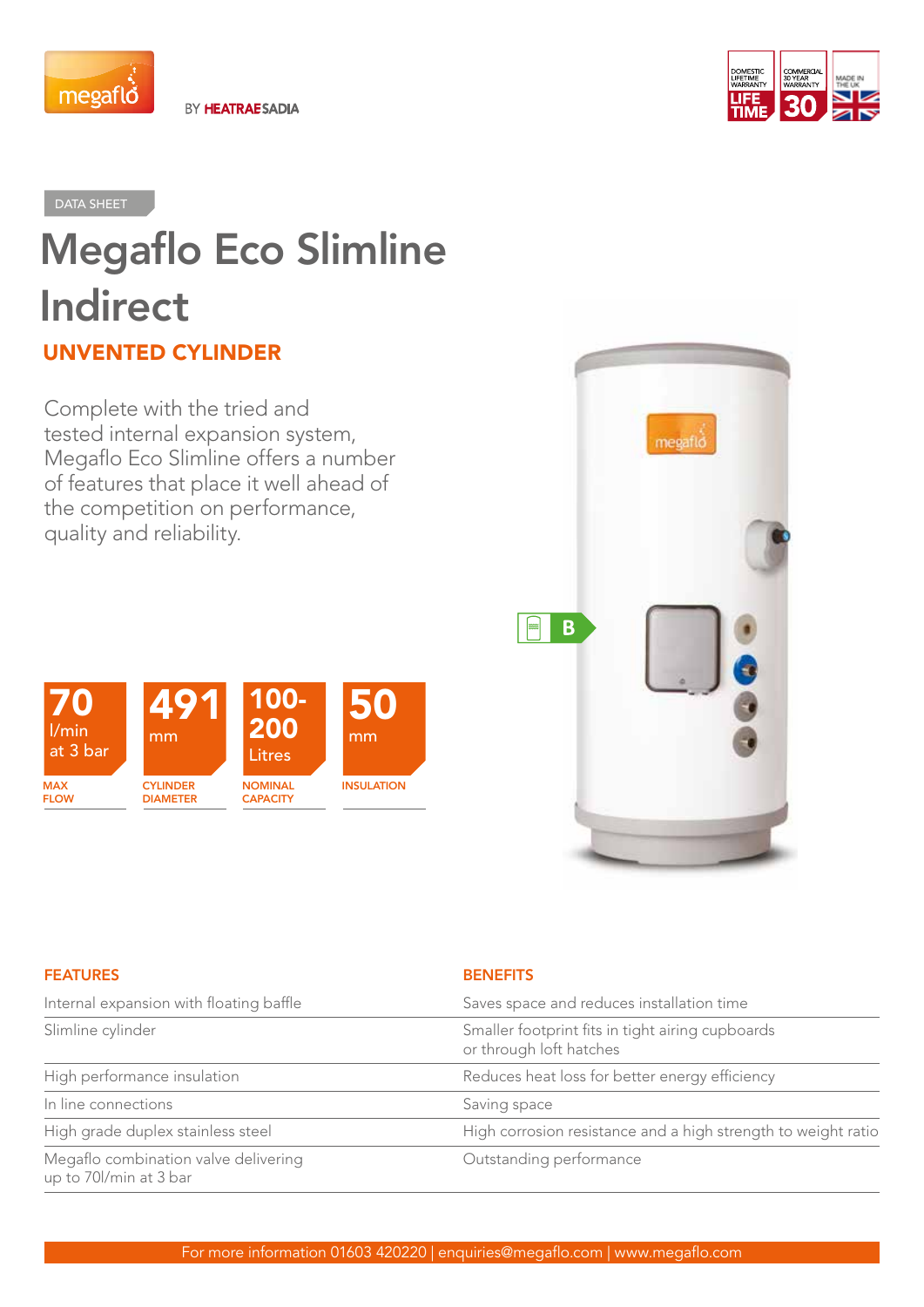# Megaflo Eco Slimline Indirect UNVENTED CYLINDER

## **SPECIFICATIONS**

| Model                                                              | 100i         | 125i         | 150i         | 170i         | 200i         |
|--------------------------------------------------------------------|--------------|--------------|--------------|--------------|--------------|
| Product code                                                       | 7034087      | 7034088      | 7034089      | 7034090      | 7034091      |
| Nominal capacity (litres)                                          | 100          | 125          | 150          | 170          | 200          |
| Internal expansion with floating baffle                            |              |              |              |              |              |
| Insulation thickness (mm)                                          | 50           | 50           | 50           | 50           | 50           |
| Immersion heater rating (kW)                                       | $1 \times 3$ | $1 \times 3$ | $1 \times 3$ | $1 \times 3$ | $1 \times 3$ |
| Weight empty (kg)                                                  | 31           | 36           | 40           | 45           | 48           |
| Weight full (kg)                                                   | 131          | 162          | 186          | 219          | 243          |
| Standing heat loss (kWh/24h)                                       | 1.13         | 1.38         | 1.46         | 1.72         | 1.94         |
| Standing heat loss (kWh/year)                                      | 412          | 504          | 533          | 628          | 708          |
| Max flow at 3 bar (I/min)**                                        | 70           | 70           | 70           | 70           | 70           |
| Max flow at 1 bar (I/min)**                                        | 40           | 40           | 40           | 40           | 40           |
| Heat up time at 15/min, 80°C primary flow (mins) from 15°C to 60°C | 19           | 26           | 27           | 31           | 35           |
| Recovery 70% draw off (mins)                                       | 13           | 16           | 20           | 22           | 26           |

## ERP TECHNICAL DATA

| Storage volume V in litres @ 3 bar                                                                  | 100  | 126  | 146            | 174  | 195  |
|-----------------------------------------------------------------------------------------------------|------|------|----------------|------|------|
| Stanidng loss in W                                                                                  | 47.1 | 57.5 | 60.8           | 71.6 | 78.3 |
| Mixed water at 40°C V40 in litres                                                                   | 113  | 149  | 178            | 218  | 247  |
| The water heating energy efficiency<br>class of the model                                           |      |      |                |      |      |
| The thermostat temperature settings of the water heater,<br>as placed on the market by the supplier |      |      | $60^{\circ}$ C |      |      |

# TECHNICAL SPECIFICATION

| Maximum supply pressure to incoming mains cold water combination valve (supplied) | 1.6 MPa (16 bar)                                                                                                                                                                   |
|-----------------------------------------------------------------------------------|------------------------------------------------------------------------------------------------------------------------------------------------------------------------------------|
| Minimum recommended supply pressure and flow rate                                 | $0.15$ MPa (1.5 bar) – 20 litres per minute                                                                                                                                        |
| Operating pressure                                                                | 0.3 MPa (3 bar)                                                                                                                                                                    |
| Inner water container                                                             | High grade Duplex stainless steel pressure tested to 15 bar                                                                                                                        |
| Thermal insulation (nominal thickness 50mm)                                       | CFC/HCFC free, fire retardant expanded polyurethane foam<br>with zero ozone depletion<br>Global warming potential (GWP) = 3.1                                                      |
| Pressure relief valve                                                             | 0.8 MPa (8 bar)                                                                                                                                                                    |
| Immersion heater rating<br>(AC supply only)                                       | 3kW@240V<br>2.8kW@230V                                                                                                                                                             |
| Connections                                                                       | 22mm male connections                                                                                                                                                              |
| Domestic Hot Water Expansion                                                      | Megaflo Eco Slimline has an internal air gap with floating baffle, which<br>accommodates hot water expansion. Meaning that there is no need<br>to fit an external expansion vessel |

# **COMPONENTS**

The following components are supplied as standard with Megaflo Eco Slimline Indirect

| Immersion(s) | Factory fitted immersion heater(s) and thermal controls.                                                                                                                                                                                      |
|--------------|-----------------------------------------------------------------------------------------------------------------------------------------------------------------------------------------------------------------------------------------------|
| Cold water   | Cold water inlet kit control kit comprising of<br>0.3MPa (3 bar) pressure reducing valve<br>0.8MPa (8 bar) pressure relief valve (BS EB 1567, BS EN 1491, EN 13959)<br>1/4 turn isolating valve, line strainer, non-return valve, drain valve |
| Safety       | Factory fitted temperature and pressure relief valve set<br>at 90°C / 1 Mpa (10 bar) (BS EN 1490) inc. T&P valve insulation kit<br>15/22mm Tundish                                                                                            |
| Electrical   | Wiring centre<br>22mm 2 port motorised valve                                                                                                                                                                                                  |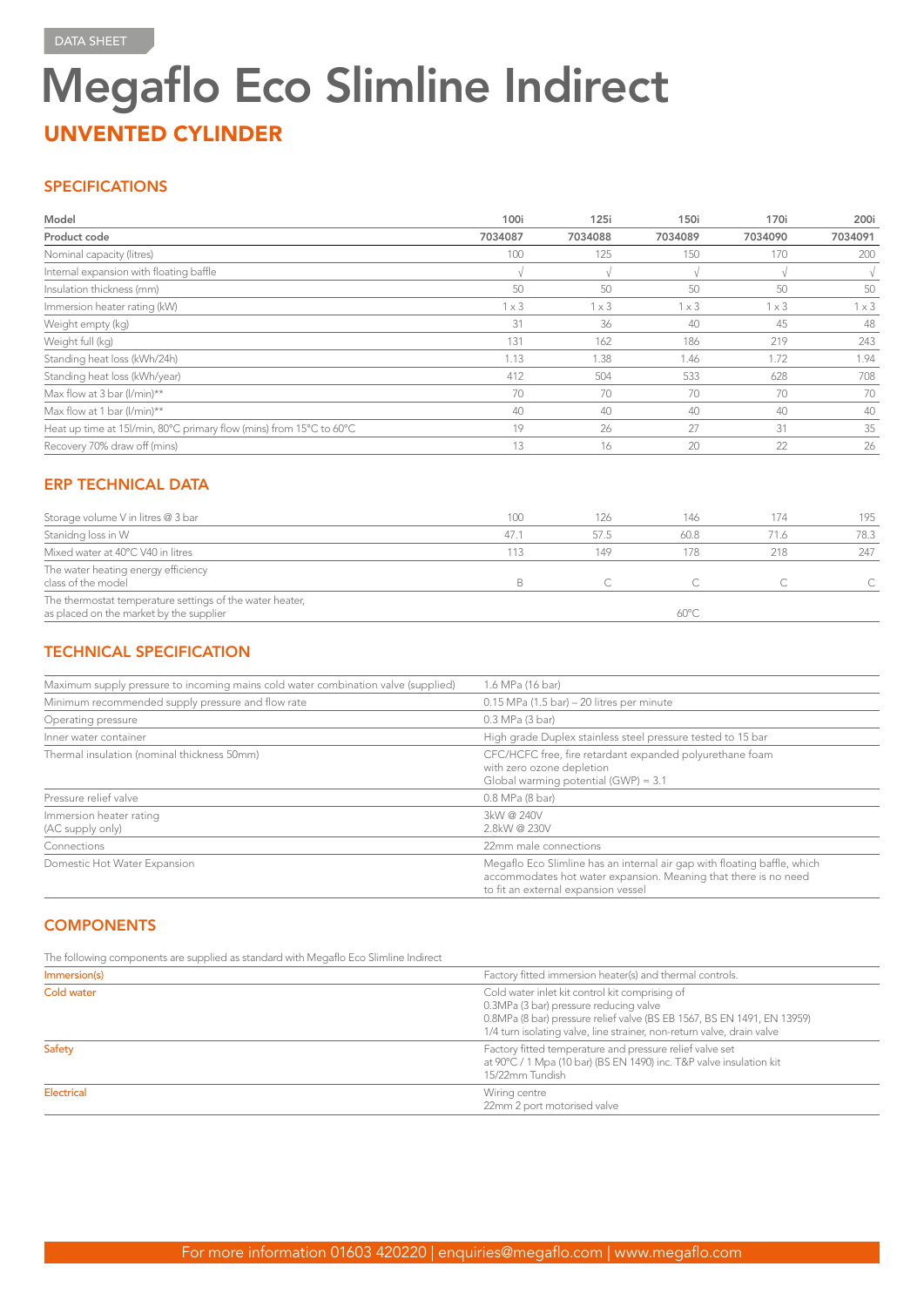# DIMENSIONS

| 100i | 125i | 150i | 170i | 200i |
|------|------|------|------|------|
| 267  | 267  | 267  | 267  | 267  |
| 347  | 347  | 347  | 347  | 347  |
| 367  | 367  | 367  | 367  | 367  |
| 427  | 427  | 427  | 427  | 427  |
| 507  | 507  | 507  | 507  | 507  |
| 729  | 970  | 1123 | 1361 | 1535 |
| 1194 | 1440 | 1622 | 1883 | 2079 |
| 516  | 516  | 516  | 516  | 516  |
| 491  | 491  | 491  | 491  | 491  |
|      |      |      |      |      |